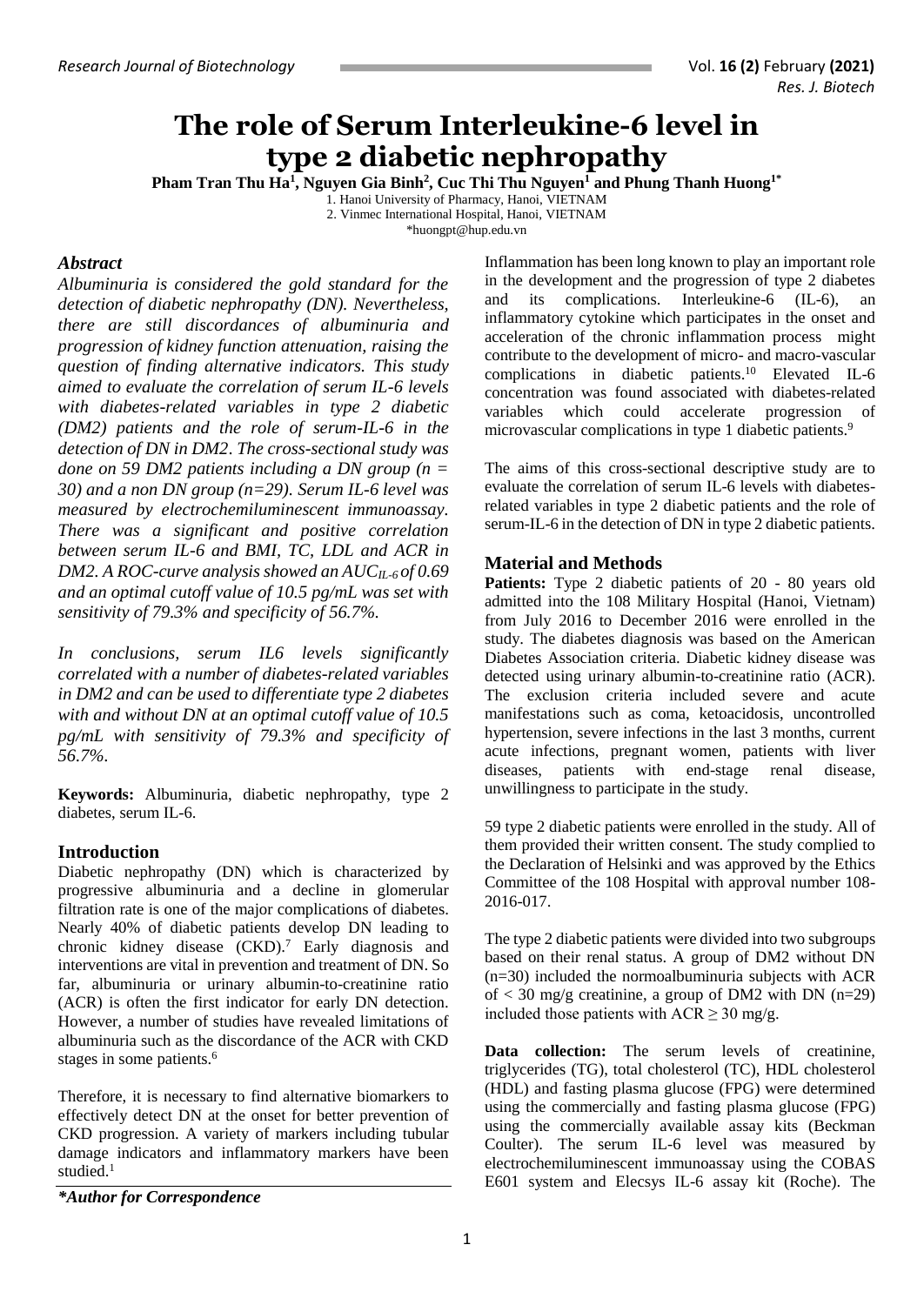glomerular filtration rate (GFR) was estimated using the CKD EPI equations. An early morning urine sample of each subject was used for ACR measurement.

**Statistical analysis:** Characteristics of patients and clinical variables were summarized using descriptive statistics. The Kruskal-Wallis analysis was performed to compare continuous variables and the Chi-square test for categorical variables. Correlations between IL-6 and several diabetesrelating clinical and biochemical parameters were evaluated by Spearman's analysis. The clinical benefits of using IL-6 were assessed with receiver operating characteristic (ROC) curve analyses. A two-tail p value of less than 0.05 was considered significant. All data analysis was conducted using R software version 3.5.1.

#### **Results and Discussion**

The general characteristics and laboratory data of the study subjects are demonstrated in table 1. There was no difference in gender and age among the subjects. There was a significant increase of BMI, HbA1c, TG, ACR and IL6 from the non DN group to the DN group. Meanwhile, the eGFR decreased in the DM2 patients with DN (p=0.045).

The activation of inflammation pathways is very important to the progression of type 2 diabetes as well as its complications. <sup>4</sup> A number of acute-phase proteins and proinflammatory cytokines have been implicated in the development of diabetic kidney disease.<sup>10</sup> In a study by Wegner et al on type 1 diabetic patients, serum IL-6 level

was positively correlated with FPG, LDL, TC levels and BMI. These correlations were stronger in the subgroup of patients with microvascular complications<sup>9</sup>. In order to reveal the role of IL-6 in the type 2 diabetes, a correlation analysis was done showing strong and positive correlations between the serum IL-6 level and BMI ( $r = 0.455$ ,  $p < 0.001$ ), TC (r = 0.306, p=0.018), LDL (p = 0.308, p = 0.018) and ACR ( $r = 0.273$ ,  $p = 0.037$ ) (Table 2).

The positive correlation of IL-6 with BMI was consistent to the lipogenic upregulation effect of IL-6 in mice as reported by Vida et al<sup>8</sup>. Critical metabolic changes such as dyslipidemia, hyperaminoacidemia and hyperglycemia alter kidney hemodynamics, fibrosis and promote inflammation (reflected by IL-6 increase) in early diabetes. <sup>2</sup> The glomerular basement membrane (GBM) width which strongly correlated with IL-6 level also increased from normoalbuminuric to proteinuric patients.<sup>3</sup> Meanwhile, as reviewed by MacIsaac et al<sup>5</sup>, diabetic patients with persistent microalbuminuria still progress to CKD of stages 3–5 and an inappropriate emphasis may be placed on the presence or absence of albuminuria or changes in albuminuria within the microalbuminuric range.

The correlation of IL-6 and ACR suggested the ability of using it for detection of DN in type 2 diabetic patients. Therefore, a ROC analysis was done among the DM2 patients with or without DN showing the ROC-AUC of 0.69 and an optimal cutoff value of 10.5 pg/mL IL-6 was set with sensitivity of 79.3% and specificity of 56.7% (Figure 1).

| <b>Variables</b>         | Type 2 diabetic patient groups |                            | $\boldsymbol{P}$ |
|--------------------------|--------------------------------|----------------------------|------------------|
|                          | Without DN $(n=30)$            | <b>With DN</b><br>$(n=29)$ |                  |
| Gender                   |                                |                            | 0.678            |
| Males                    | 16                             | 18                         |                  |
| Females                  | 14                             | 11                         |                  |
| Age (years)              | 65.00(11.5)                    | 64.00(15)                  | 0.493            |
| BMI (kg/m <sup>2</sup> ) | 22.67(1.24)                    | 23.51 (2.28)               | 0.017            |
| $HbA1c$ $(\%)$           | 6.75(1.40)                     | 7.20(1.80)                 | 0.024            |
| FPG (mmol/L)             | 6.90(1.25)                     | 7.10(4.5)                  | 0.108            |
| $TC$ (mmol/ $L$ )        | 5.27(1.54)                     | 4.97(2.09)                 | 0.649            |
| $TG$ (mmol/L)            | 1.69(1.07)                     | 2.68(1.66)                 | 0.026            |
| $HDL$ (mmol/L)           | 1.13(0.29)                     | 1.09(0.60)                 | 0.367            |
| $LDL$ (mmol/ $L$ )       | 3.10(1.15)                     | 2.60(1.70)                 | 0.249            |
| IL-6 $(pg/mL)$           | 10.03(10.44)                   | 18.80 (22.96)              | 0.013            |
| eGFR $(ml/min/1,73m2)$   | 88.50 (13.75)                  | 78.00 (35.00)              | 0.045            |
| $ACR$ (mg/g)             | 10.01(50.00)                   | 80.09 (11.01)              | 0.000            |

**Table 1 Characteristics of study subjects**

BMI: Body Mass Index; FPG: Fasting plasma glucose; TC: Total cholesterol; TG, Triglycerides; HDL: High-density lipoprotein; LDL: Low-density lipoprotein; IL-6: Interleukine 6; eGFR: estimated Glomerular Filtration Rate; ACR: albumin-to-creatinine ratio; DN: diabetic nephropathy.

Categorical data are presented as numbers and continuous data are presented as median (interquartile range)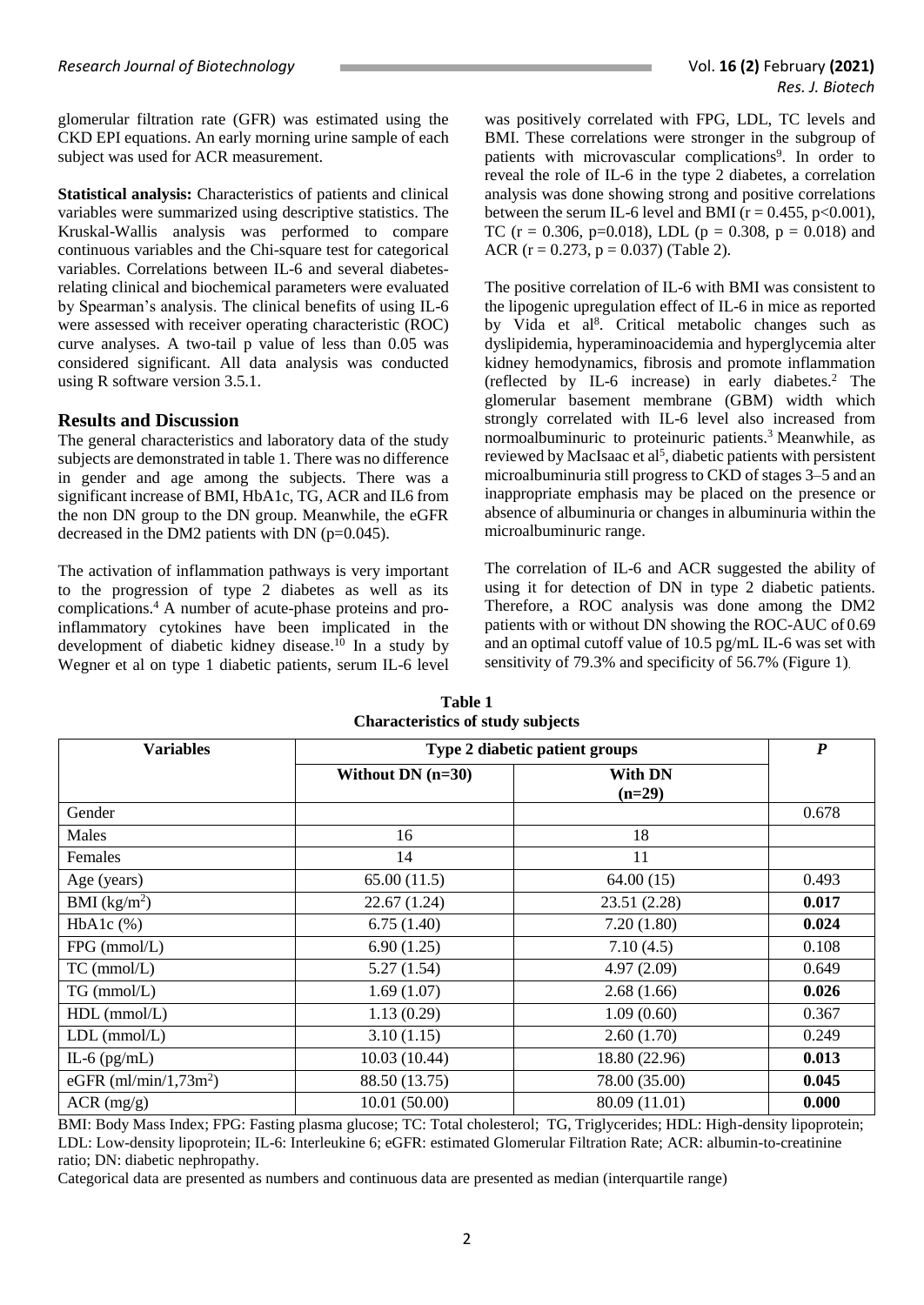**Table 2 The correlations between serum IL-6 level and several diabetes-relating clinical and biochemical parameters in type 2 diabetic patients**

| <b>Variables</b>         | r        | $\boldsymbol{P}$ |
|--------------------------|----------|------------------|
| Age (years)              | 0.252    | 0.054            |
| BMI (kg/m <sup>2</sup> ) | 0.455    | 0.000            |
| $HbA1c$ $%$              | 0.044    | 0.739            |
| $FPG$ (mmol/L)           | 0.047    | 0.721            |
| $TC$ (mmol/L)            | 0.306    | 0.018            |
| $TG \, (mmol/L)$         | 0.032    | 0.812            |
| $HDL$ (mmol/L)           | 0.076    | 0.568            |
| $LDL$ (mmol/ $L$ )       | 0.308    | 0.018            |
| $ACR$ (mg/g)             | 0.273    | 0.037            |
| eGFR $(ml/min/1,73m2)$   | $-0.209$ | 0.114            |

BMI: Body Mass Index; FPG: Fasting plasma glucose; TC: Total cholesterol; TG, Triglycerides; HDL: High-density lipoprotein; LDL: Low-density lipoprotein; IL-6: Interleukine 6; eGFR: estimated Glomerular Filtration Rate; ACR: albumin-to-creatinine ratio; r: Spearman correlation coeficient



**Figure 1: ROC curve analysis for IL-6 in the DM2 with DN vs DM2 without DN**

The ROC-AUC of IL6 in the current study was comparable to that reported by Al-Rubeaan et  $al<sup>1</sup>$  in a cross-sectional study on Saudi DM2 patients. An IL6 optimal cutoff value was set. This value might be used for screening and detecting DN in DM2 patients. The involvement of IL-6 in DM2 opens a perspective in DN diagnosis and treatment. In fact, db/db mice were treated with tocilizumab, an IL-6 receptor antibody exhibited reduced proteinuria and glomerular mesangial matrix accumulation. 12

A limitation of this study is the cross-sectional design which only provides the basis for associations and not causality.

Another limitation is the small size of samples. It is worth doing a comprehensive prospective cohort at large scales to reveal the diagnosis value of IL-6 in type 2 diabetic nephropathy.

#### **Conclusion**

Serum IL6 levels significantly correlated with BMI, TC, LDL levels and ACR in DM2. IL6 level can be used to differentiate type 2 diabetes with and without DN at an optimal cutoff value of 10.5 pg/mL with sensitivity of 79.3% and specificity of 56.7%.